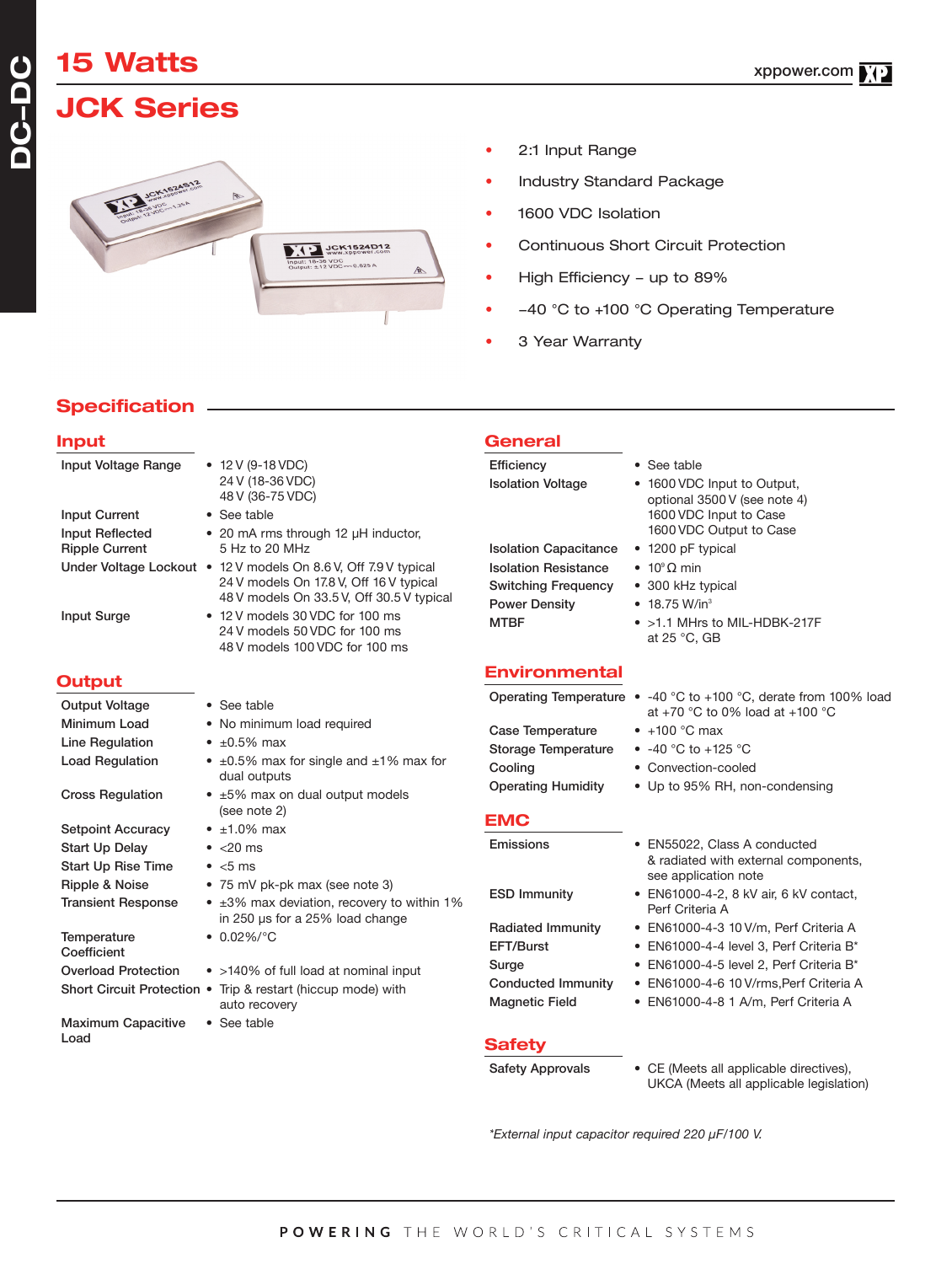## **Models and Ratings JCK15**

| Input<br>Voltage | Output<br><b>Voltage</b> | Output<br><b>Current</b> | Input Current <sup>(1)</sup> |                  | <b>Maximum</b>         |                   |                             |
|------------------|--------------------------|--------------------------|------------------------------|------------------|------------------------|-------------------|-----------------------------|
|                  |                          |                          | No Load                      | <b>Full Load</b> | <b>Capacitive Load</b> | <b>Efficiency</b> | Model Number <sup>(4)</sup> |
| 9-18 VDC         | 3.3V                     | 3.00 A                   | 30 mA                        | 1.03A            | 3300 µF                | 82%               | <b>JCK1512S3V3</b>          |
|                  | 5.0V                     | 3.00 A                   | 30 mA                        | 1.52A            | 3300 µF                | 84%               | <b>JCK1512S05</b>           |
|                  | 12.0 V                   | 1.250 A                  | 30 mA                        | 1.45A            | 1000 µF                | 88%               | <b>JCK1512S12</b>           |
|                  | 15.0 V                   | 1.000 A                  | 30 mA                        | 1.44A            | 680 µF                 | 89%               | JCK1512S15                  |
|                  | ±3.3V                    | ±1.500 A                 | 30 mA                        | 1.03A            | $±1000$ µF             | 82%               | JCK1512D03                  |
|                  | ±5.0V                    | ±1.500 A                 | 30 mA                        | 1.50A            | $±1000$ µF             | 85%               | JCK1512D05                  |
|                  | ±12.0V                   | ±0.625A                  | 30 mA                        | 1.45A            | $±470 \mu F$           | 88%               | JCK1512D12                  |
|                  | ±15.0V                   | ±0.500 A                 | 30 mA                        | 1.45A            | $\pm 330$ µF           | 88%               | JCK1512D15                  |
| 18-36 VDC        | 3.3V                     | 3,000 A                  | 25 mA                        | 0.52A            | 3300 uF                | 82%               | JCK1524S3V3                 |
|                  | 5.0V                     | 3.000 A                  | 25 mA                        | 0.75A            | 3300 µF                | 85%               | <b>JCK1524S05</b>           |
|                  | 12.0V                    | 1.250 A                  | 25 mA                        | 0.72A            | 1000 µF                | 89%               | <b>JCK1524S12</b>           |
|                  | 15.0 V                   | 1.000 A                  | 25 mA                        | 0.72A            | 680 µF                 | 89%               | <b>JCK1524S15</b>           |
|                  | ±3.3V                    | ±1.500 A                 | 25 mA                        | 0.52A            | $±1000 \mu F$          | 82%               | JCK1524D03                  |
|                  | ±5.0V                    | ±1.500 A                 | 25 mA                        | 0.75A            | $±1000$ µF             | 85%               | <b>JCK1524D05</b>           |
|                  | ±12.0V                   | ±0.625 A                 | 25 mA                        | 0.72A            | $±470$ µF              | 88%               | JCK1524D12                  |
|                  | ±15.0V                   | ±0.500 A                 | 25 mA                        | 0.72A            | $\pm 330$ µF           | 88%               | JCK1524D15                  |
| 36-75 VDC        | 3.3V                     | 3.000 A                  | 20 mA                        | 0.26A            | 3300 µF                | 82%               | <b>JCK1548S3V3</b>          |
|                  | 5.0V                     | 3.000 A                  | 20 mA                        | 0.38A            | 3300 µF                | 85%               | <b>JCK1548S05</b>           |
|                  | 12.0V                    | 1.250 A                  | 20 mA                        | 0.36A            | 1000 µF                | 89%               | <b>JCK1548S12</b>           |
|                  | 15.0V                    | 1.000 A                  | 20 mA                        | 0.36A            | 680 uF                 | 89%               | <b>JCK1548S15</b>           |
|                  | ±3.3V                    | ±1.500 A                 | 20 mA                        | 0.26A            | $±1000~\mu F$          | 82%               | <b>JCK1548D03</b>           |
|                  | ±5.0V                    | ±1.500 A                 | 20 mA                        | 0.38 A           | $±1000$ µF             | 85%               | <b>JCK1548D05</b>           |
|                  | ±12.0V                   | ±0.625 A                 | 20 mA                        | 0.36A            | $±470 \mu F$           | 88%               | <b>JCK1548D12</b>           |
|                  | ±15.0V                   | ±0.500 A                 | 20 mA                        | 0.36A            | $\pm 330$ µF           | 88%               | <b>JCK1548D15</b>           |

#### **Notes**

*load.*

*1. Measured at nominal input voltage.*

*2. When one output is set at 100% load and other varied between 25% and 100%*

*4. For optional 3.5 kV isolation version, add suffix -H to part number eg. JCK1524S12-H.*

*5. For heatsink option add '-HK' to the end of the part number.*

*3. Measured with 20 MHz bandwidth and 1 μF ceramic capacitor across output rails.*

#### Optional heatsink (-HK) 1.00 0.40 0.10 0.40 0.10  $(10.16)$   $(10.16)$  $\left(10.16\right)$ 0.64 (25.40) (2.54)  $(2.54)$  $(16.3)$  $\Box$  $\overline{\phantom{a}}$  $\Box$ DIA. 0.60 (15.24) 0.04 **SPO** (1.00) PIN CONNECTIONS  $\Xi$ Pin Single Dual  $\frac{1}{3}$  4  $\sum_{2.00}$ 5  $1 + \text{V}$ in  $+ \text{V}$ in 2 - Vin - Vin<br>3 + Vout + Vou 2.00 0.80 Bottom View 卫  $(50.80)$ (50.80) (20.32) 3 +Vout +Vout<br>4 No Pin Com No Pin  $1^{1}$  2 5 -Vout -Vout  $\Box$ Г  $\overline{1}$  $\overline{\phantom{a}}$ 0.60 П (15.24)  $\Gamma$ Thermal Pad 0.20  $\begin{array}{|c|c|c|c|c|c|}\n \hline\n 0.40 & 0.20 & 0.40 \\
\hline\n 0.16 & 0.08 & 0.16\n \end{array}$  $(5.08)$ min **Notes**

**Mechanical Details**

- 1. All dimensions are in inches (mm).
- 2. Weight: 0.07 lbs (30 g)

3. Pin diameter: 0.04 ±0.002 (1.0 ±0.05)

4. Pin pitch tolerance: ±0.014 (±0.35)

5. Case tolerance: ±0.02 (±0.5)